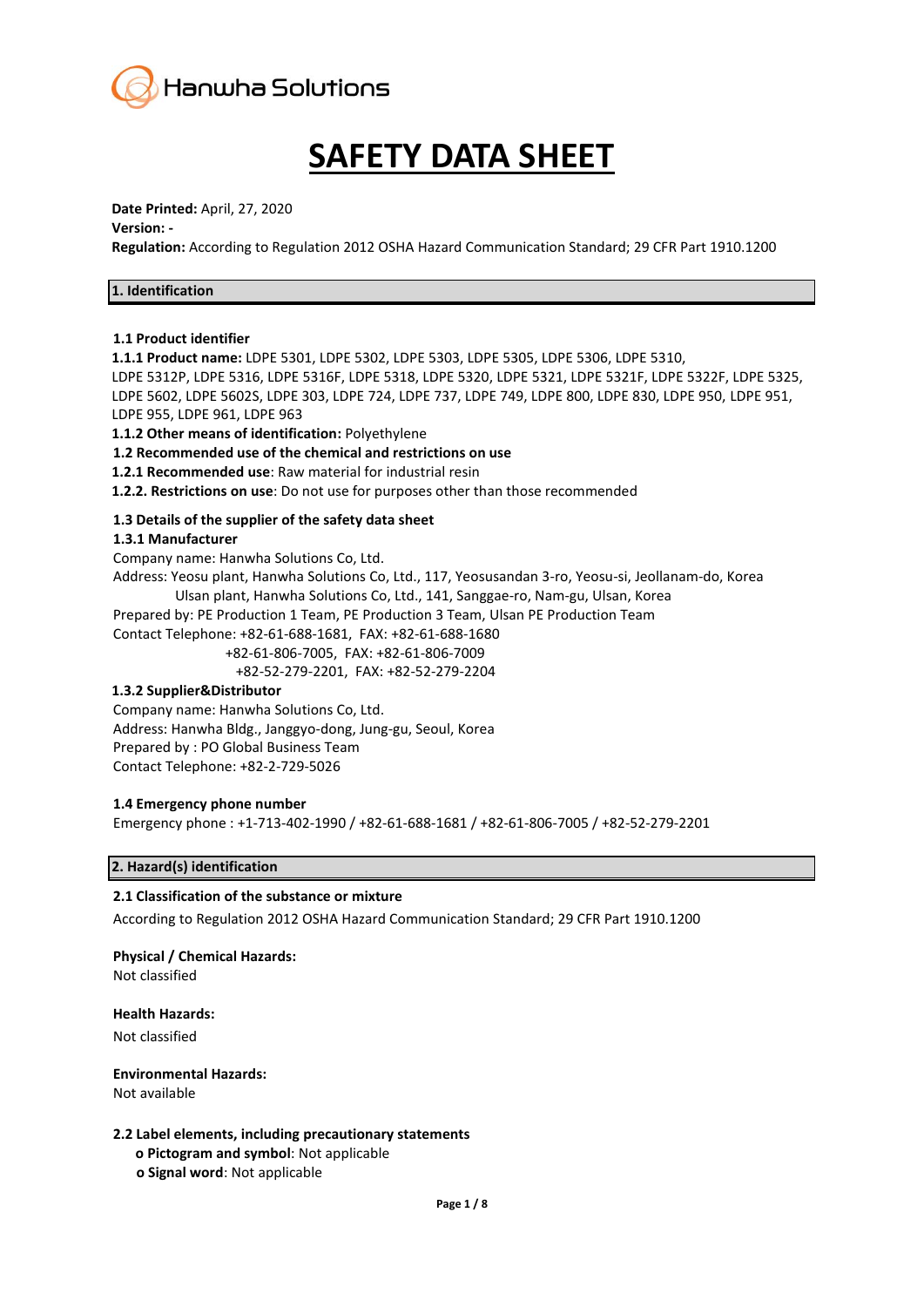

- **ο Hazard statements**: Not applicable
- **ο Precautionary statements:** Not applicable
- **ο Treatment statements:** Not applicable
- **ο Storage statements:** Not applicable
- **ο Waste statements:** Not applicable

#### **2.3 Other hazard information not included in hazard classification (NFPA)**



| 3. Composition/information on ingredients |                          |           |             |
|-------------------------------------------|--------------------------|-----------|-------------|
| Component                                 | Common name and synonyms | CAS No.   | Conc. $/$ % |
| Polyethylene                              | Ethylene polymers        | 9002-88-4 | ≥99.5       |

## **4. First-aid measures**

## **4.1 Description of first aid measures**

#### **Eye contact**

- In case of contact with substance, immediately flush eyes with running water at least 20 minutes.
- Get immediate medical advice/attention.

#### **Skin contact**

- In case of contact with substance, immediately flush skin with running water at least 20 minutes.
- Remove and isolate contaminated clothing and shoes.
- Get immediate medical advice/attention.

#### **Inhalation**

- Specific medical treatment is urgent.
- Move victim to fresh air.
- Give artificial respiration if victim is not breathing.
- Administer oxygen if breathing is difficult.

#### **Ingestion**

- Do not let him/her eat anything, if unconscious.
- Get immediate medical advice/attention.

#### **4.2 Most important symptoms and effects, both acute and delayed**

- None known

#### **4.3 Indication of immediate medical attention and notes for physician**

- Ensure that medical personnel are aware of the material(s) involved and take precautions to protect themselves.

#### **5. Fire-fighting measures**

#### **5.1 Extinguishing media**

**- Suitable extinguishing media:** Use, dry fire extinguisher, alcohol foam, water spray, CO2, when fighting fires involving this material.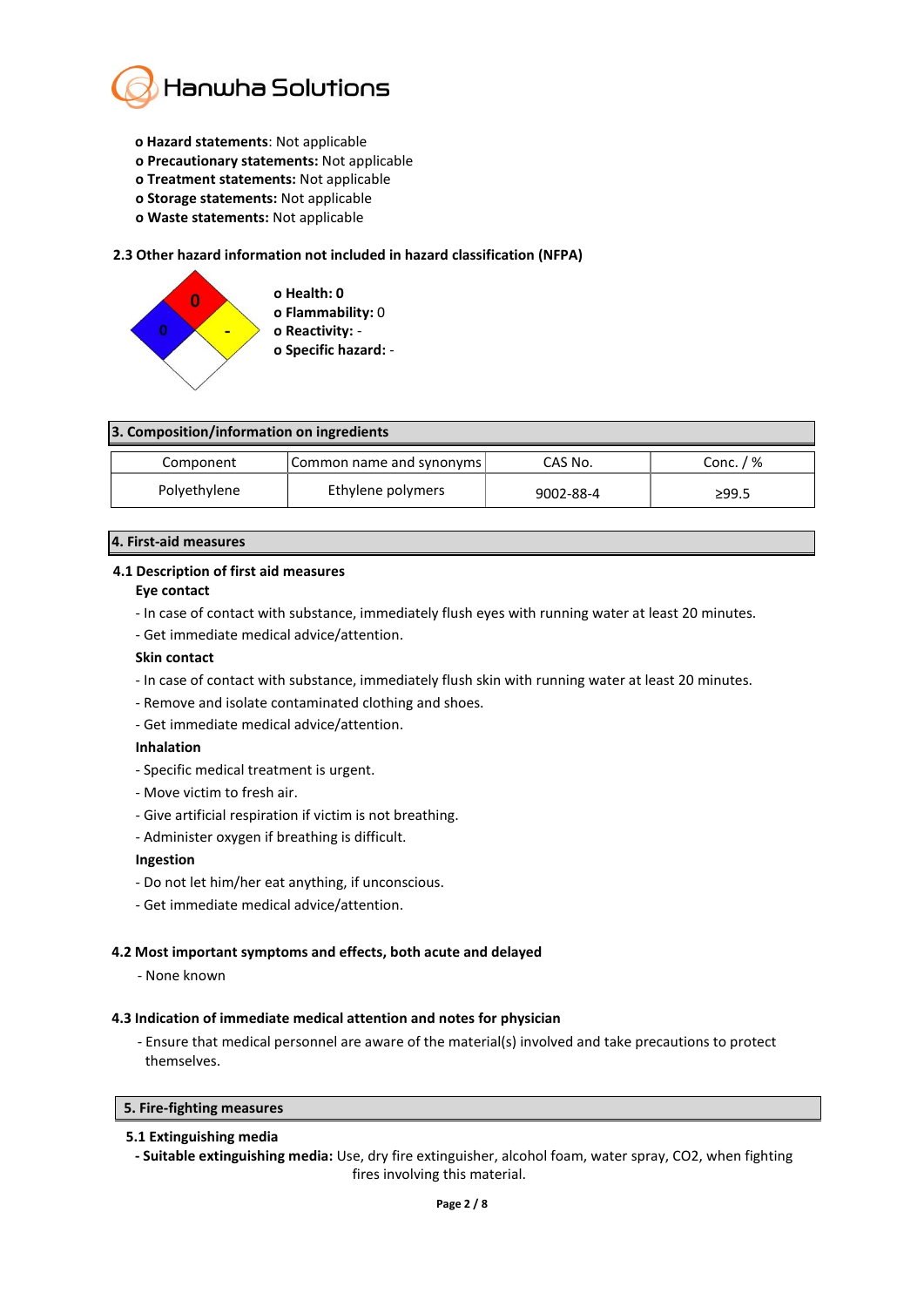

#### **- Unsuitable extinguishing media**: High Pressure Water Jet

#### **5.2 Specific hazards arising from the chemical**

- May be ignited by heat, sparks or flames.
- Containers may explode when heated.
- Some of these materials may burn, but none ignite readily.
- Fire will produce irritating and/or toxic gases.
- If inhaled, may be harmful.

#### **5.3 Special protective equipment and precautions for fire-fighters**

- Move containers from fire area if you can do it without risk.
- Some may be transported hot.
- Runoff from fire control may cause pollution.
- Contact with substance may cause severe burns to skin and eyes.
- Dike fire-control water for later disposal; do not scatter the material.
- Fire involving Tanks; Cool containers with flooding quantities of water until well after fire is out.
- Fire involving Tanks; Withdraw immediately in case of rising sound from venting safety devices or discoloration of tank.
- Fire involving Tanks; Always stay away from tanks engulfed in fire.

#### **6. Accidental release measures**

#### **6.1 Personal precautions, protective equipment and emergency procedures**

- Eliminate all ignition sources.
- Stop leak if you can do it without risk.
- Ventilate the area.
- Do not touch or walk through spilled material.
- Powder Spill; Cover powder spill with plastic sheet or tarp to minimize spreading and keep powder dry.
- Prevent dust cloud.

#### **6.2 Environmental precautions**

- Prevent entry into waterways, sewers, basements of confined areas.

#### **6.3 Methods and materials for containment and cleaning up**

- Small Spill; Flush area with flooding quantities of water. And take up with sand or other non-combustible absorbent material and place into containers for later disposal.
- Large Spill; Dike far ahead of liquid spill for later disposal.
- With clean shovel place material into clean, dry container and cover loosely; move containers from spill area.

#### **7. Handling and storage**

#### **7.1 Precautions for safe handling**

- Wash your hands thoroughly after handling.
- Please work with reference to engineering controls and personal protective equipment.
- Be careful to high temperature.

#### **7.2 Conditions for safe storage, including any incompatibilities**

- Store in a closed container.
- Store in cool and dry place.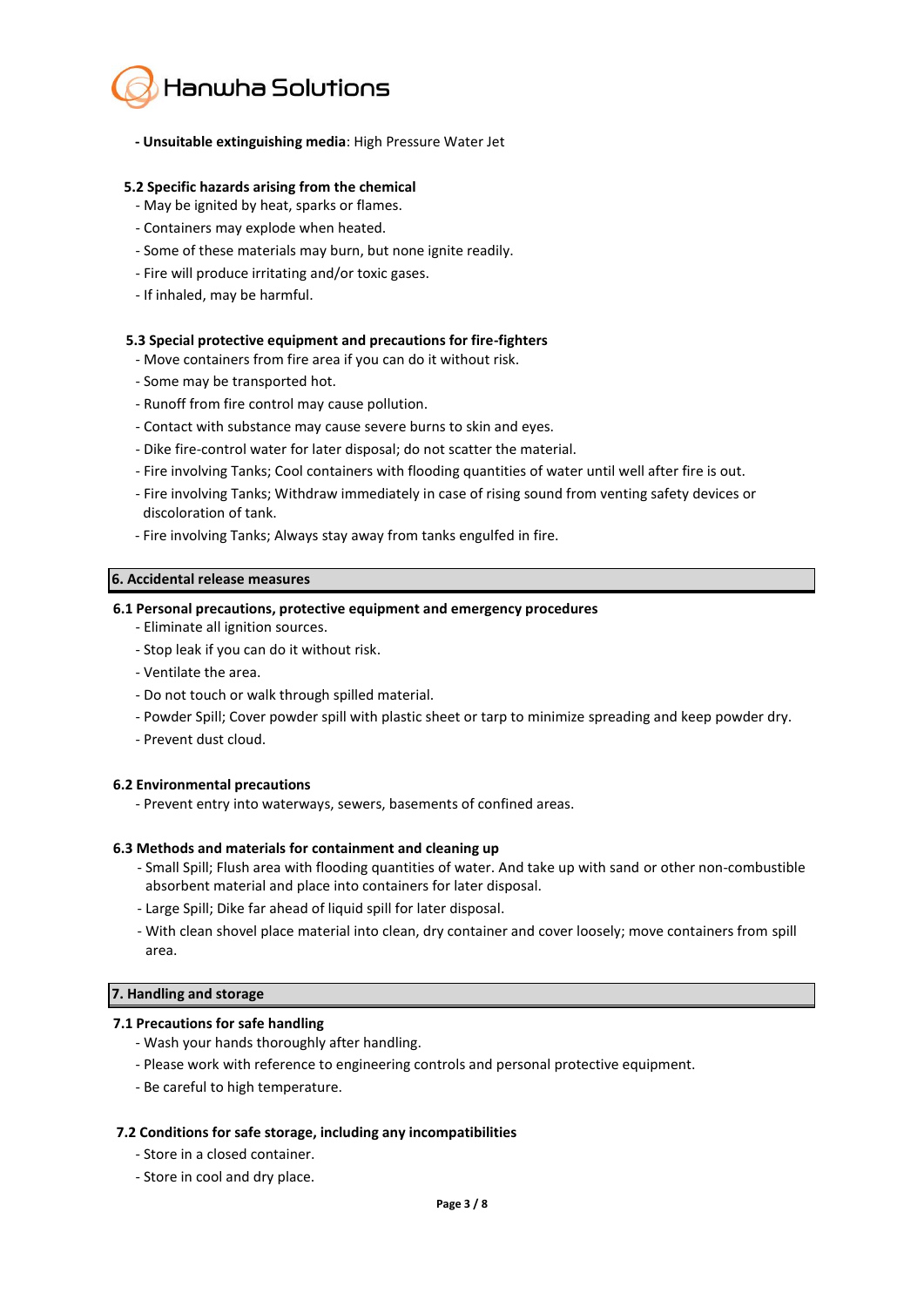

- Please note that there are materials and conditions to avoid.

#### **8. Exposure controls/personal protection**

#### **8.1 Occupational Exposure limits**

- **ο ACGIH regulation**: Not available
- **ο Biological exposure index**: Not available
- **ο OSHA regulation**: Not available
- **ο NIOSH regulation**: Not available
- **ο EU regulation**: Not available

#### **ο Other**:

- Slovak Republic: TWA=5mg/m<sup>3</sup> (total solid aerosol)
- Latvia: TWA= 5mg/m<sup>3</sup> (dust, listed under Polymers dust)
- China: TWA= 5mg/m<sup>3</sup> (total dust), STEL= 10mg/m<sup>3</sup> (total dust)

#### **8.2 Exposure controls**

#### **Appropriate engineering controls**

- Use process enclosures, local exhaust ventilation, or other engineering controls to control airborne levels below recommended exposure limits.

#### **Individual protection measures, such as personal protective equipment**

#### **Respiratory protection**

- Respiratory protection is not required. Where protection from nuisance levels of dusts are desired, use type N95.
- Use respirators and components tested and approved under appropriate government standards such as NIOSH

#### **Eye protection**

- Wear safety goggles as follow if eye irritation or other disorder occur.
- ; In case of gaseous state organic material: enclosed safety goggles
- ; In case of vapour state organic material: safety goggles or breathable safety goggles
- ; In case of particulate material: breathable safety goggles
- An eye wash unit and safety shower station should be available nearby work place.

#### **Hand protection**

- Wear appropriate protective gloves (insulated gloves) by considering physical and chemical properties of chemicals.

#### **Body protection**

- Wear appropriate protective clothing by considering physical and chemical properties of chemicals.

#### **9. Physical and chemical properties**

#### **9.1 Information on basic physical and chemical properties**

| Appearance      |               |
|-----------------|---------------|
| Description :   | Solid         |
| Color:          | ivory white   |
| Odor :          | Not available |
| Odor threshold: | Not available |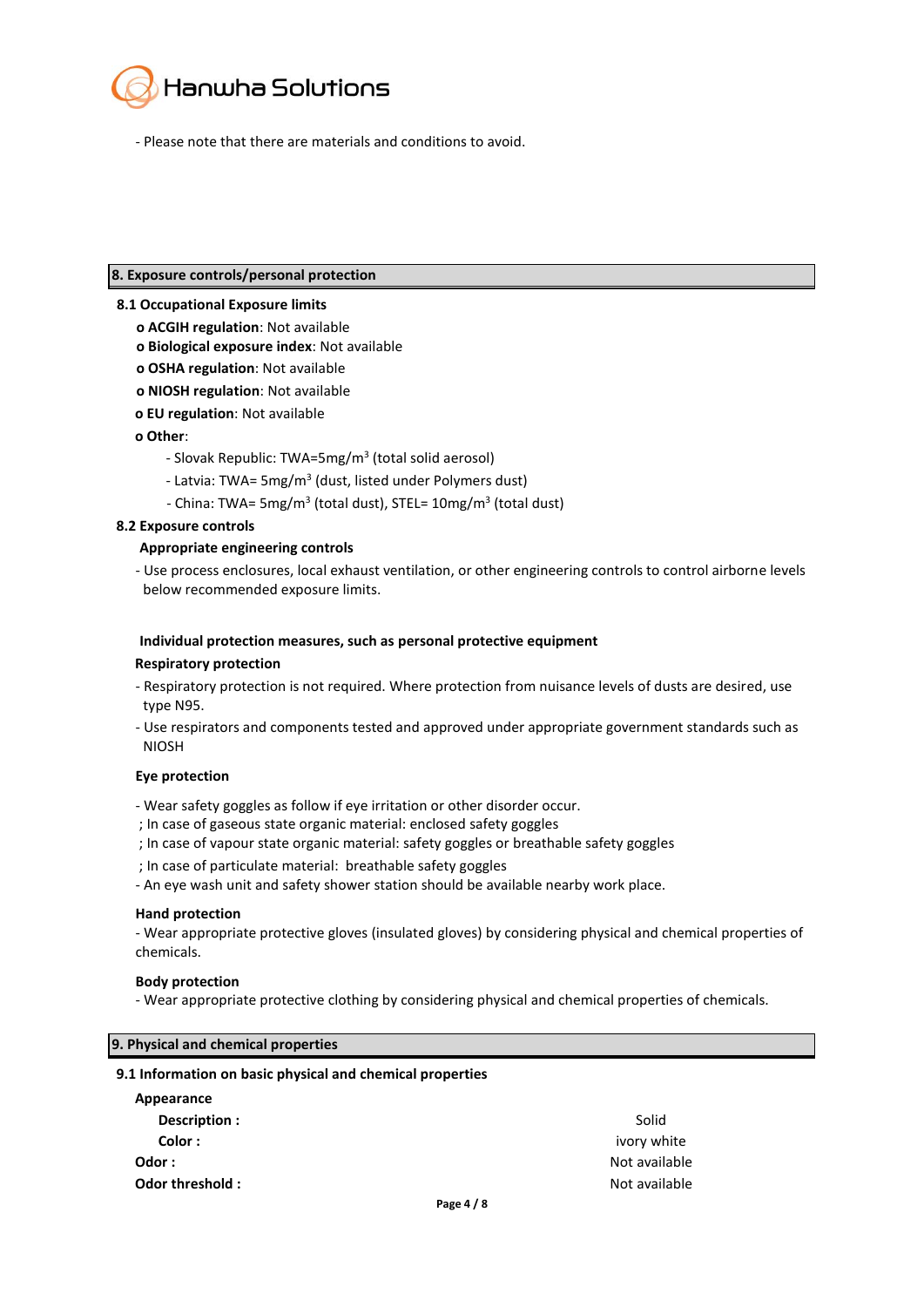

| $pH$ :                                         | Not available                                            |
|------------------------------------------------|----------------------------------------------------------|
| Melting point/freezing point:                  | 100°C~115°C                                              |
| Initial boiling point and boiling range :      | Not available                                            |
| Flash point :                                  | $221^{\circ}$ C                                          |
| Evaporation rate:                              | Not available                                            |
| Flammability (solid, gas):                     | Not available                                            |
| Upper/lower flammability or explosive limits : | Not available                                            |
| Vapor pressure :                               | Not applicable                                           |
| Vapor density:                                 | Not available                                            |
| <b>Relative density</b>                        | $0.92^{\circ}0.95$ g/cm <sup>3</sup> (25 <sup>°</sup> C) |
| Solubility:                                    | Soluble in organic solvents above 93°C                   |
| Partition coefficient: n-octanol/water :       | Log Kow= $17.04$                                         |
| Auto-ignition temperature :                    | 435 $°C$                                                 |
| <b>Decomposition temperature</b>               | Not available                                            |
| Viscosity:                                     | Not available                                            |

"NOTE: The physical data presented above are typical values and should not be construed as a specification"

## **10. Stability and reactivity**

## **10.1 Reactivity/Chemical stability/Possibility of hazardous reactions:**

- Stable under normal conditions.
- No dangerous reaction under conditions of normal use.

## **10.2 Conditions to avoid:**

- Keep away from heat/sparks/open flames/hot surfaces.

## **10.3 Incompatible materials:**

- Combustion materials, Irritating, Toxic gases

#### **10.4 Hazardous decomposition products:** Not available

| 11. Toxicological information        |                                                                                                        |  |
|--------------------------------------|--------------------------------------------------------------------------------------------------------|--|
| Information on toxicological effects |                                                                                                        |  |
| (a) Acute toxicity                   | Not available                                                                                          |  |
| Oral                                 | Rat, $LD_{50} > 2,000$ mg/kg bw                                                                        |  |
| Dermal                               | Not available                                                                                          |  |
| Inhalation                           | Not available                                                                                          |  |
|                                      | Not classified                                                                                         |  |
| (b) Skin Corrosion/<br>Irritation    | In test on skin irritation with rabbits, mild skin irritations was observed.(irritating<br>index: 0.2) |  |
| (c) Serious Eye                      | Not classified                                                                                         |  |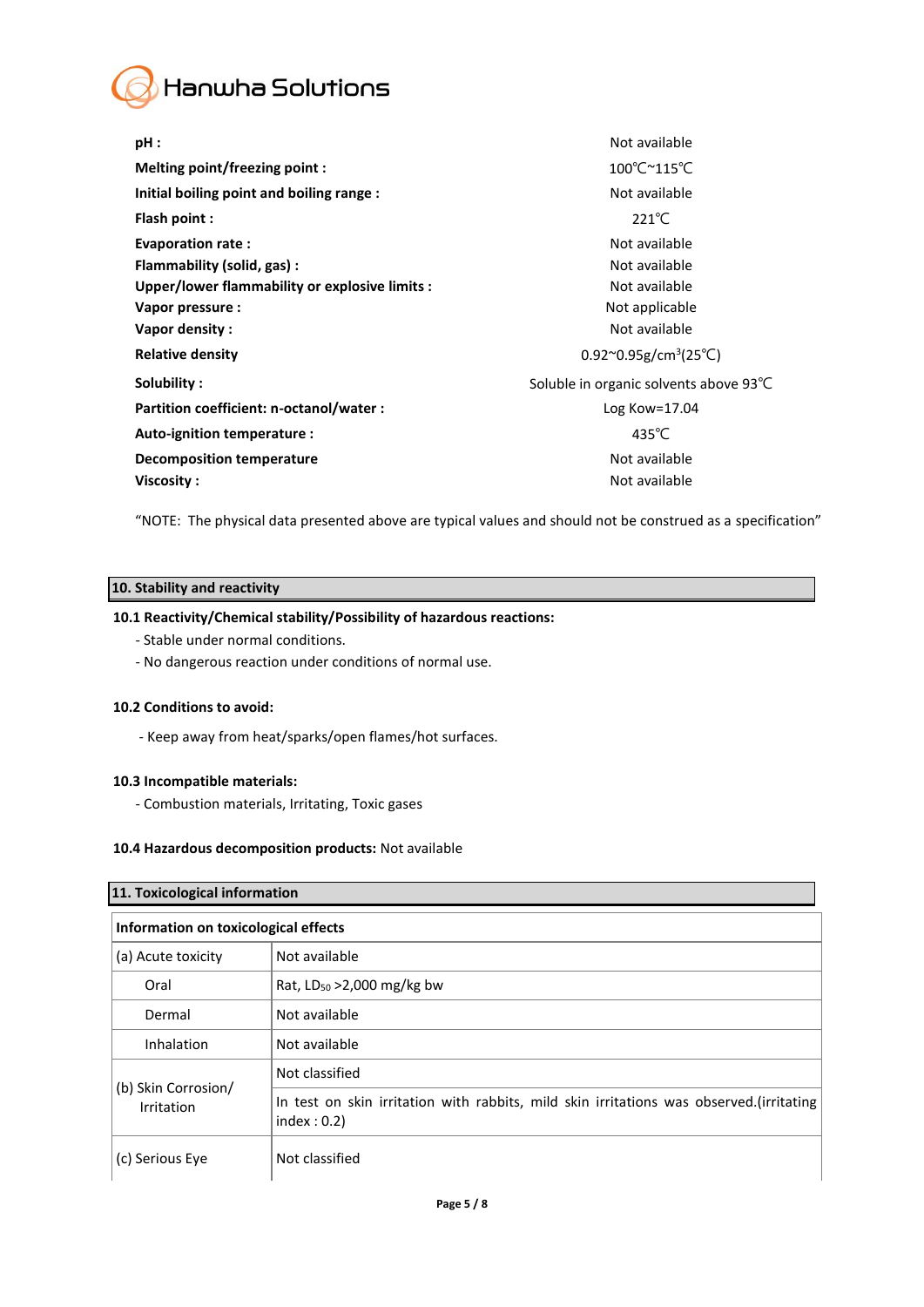

| Damage/ Irritation                                         | At the 24 hour observation, one and two treated eyes suffered from moderate and<br>minimal conjunctival irritation, respectively., Polyethylene produced a maximum<br>group mean score of 11.7 and was classified as a mild irritant to the rabbit eye, All<br>treated eyes appeared normal at the 72 hour and 7 day observations.                                                                                                                                                              |
|------------------------------------------------------------|-------------------------------------------------------------------------------------------------------------------------------------------------------------------------------------------------------------------------------------------------------------------------------------------------------------------------------------------------------------------------------------------------------------------------------------------------------------------------------------------------|
| (d) Respiratory<br>sensitization                           | Not available                                                                                                                                                                                                                                                                                                                                                                                                                                                                                   |
| (e) Skin Sensitization                                     | Not classified                                                                                                                                                                                                                                                                                                                                                                                                                                                                                  |
|                                                            | In skin sensitization test with guinea pigs, skin sensitizations were not observed.                                                                                                                                                                                                                                                                                                                                                                                                             |
|                                                            | Not classified                                                                                                                                                                                                                                                                                                                                                                                                                                                                                  |
| (f) Carcinogenicity                                        | IARC: Group 3<br>ACGIH, NTP, OSHA, EU CLP 1272/2008, US EPA : Not listed                                                                                                                                                                                                                                                                                                                                                                                                                        |
|                                                            | Not classified                                                                                                                                                                                                                                                                                                                                                                                                                                                                                  |
| (g) Mutagenicity                                           | In vitro: Reverse mutation test (S. typhimurium) with/ without metabolic activation:<br>Negative                                                                                                                                                                                                                                                                                                                                                                                                |
| (h) Reproductive<br>toxicity                               | Not available                                                                                                                                                                                                                                                                                                                                                                                                                                                                                   |
| (i) Specific target organ<br>toxicity (single<br>exposure) | Not available                                                                                                                                                                                                                                                                                                                                                                                                                                                                                   |
|                                                            | Not classified                                                                                                                                                                                                                                                                                                                                                                                                                                                                                  |
| (j) Specific target organ<br>toxicity (repeat<br>exposure) | Subchronic or Prechronic Exposure/ In a 90-day study, rats and dogs were fed an<br>extract of low molecular weight PE film; the film had been extracted with isooctane<br>to yield 568 mg extract/100 g of film. Rats fed at a level of 13,500 ppm film extract<br>showed liver changes (fat droplets, cloudy swelling, and increased liver weight) that<br>were considered reversible in all cases. Rats fed at levels of 2700 and 540 ppm and<br>dogs fed 2700 ppm showed no adverse effects. |
| (k) Aspiration Hazard                                      | Not available                                                                                                                                                                                                                                                                                                                                                                                                                                                                                   |

## **12. Ecological information**

| 12.1 Toxicity                         | Not available                                                                                                                          |
|---------------------------------------|----------------------------------------------------------------------------------------------------------------------------------------|
| Acute toxicity                        | Not available                                                                                                                          |
| Chronic toxicity                      | Not available                                                                                                                          |
| 12.2 Persistence and<br>degradability | Persistence: High persistency (log Kow is more than 4 estimated.)<br>Log Kow $=17.04$<br>Degradability: Not available                  |
| 12.3 Bioaccumulative<br>potential     | Bioaccumulation: Bioaccumulation is expected to be low according to the<br>BCF <500. (BCF = $3.162$ )<br>Biodegradation: Not available |
| 12.4 Mobility in soil                 | Not available                                                                                                                          |
| 12.5 Hazardous to the<br>ozone layer  | Not applicable                                                                                                                         |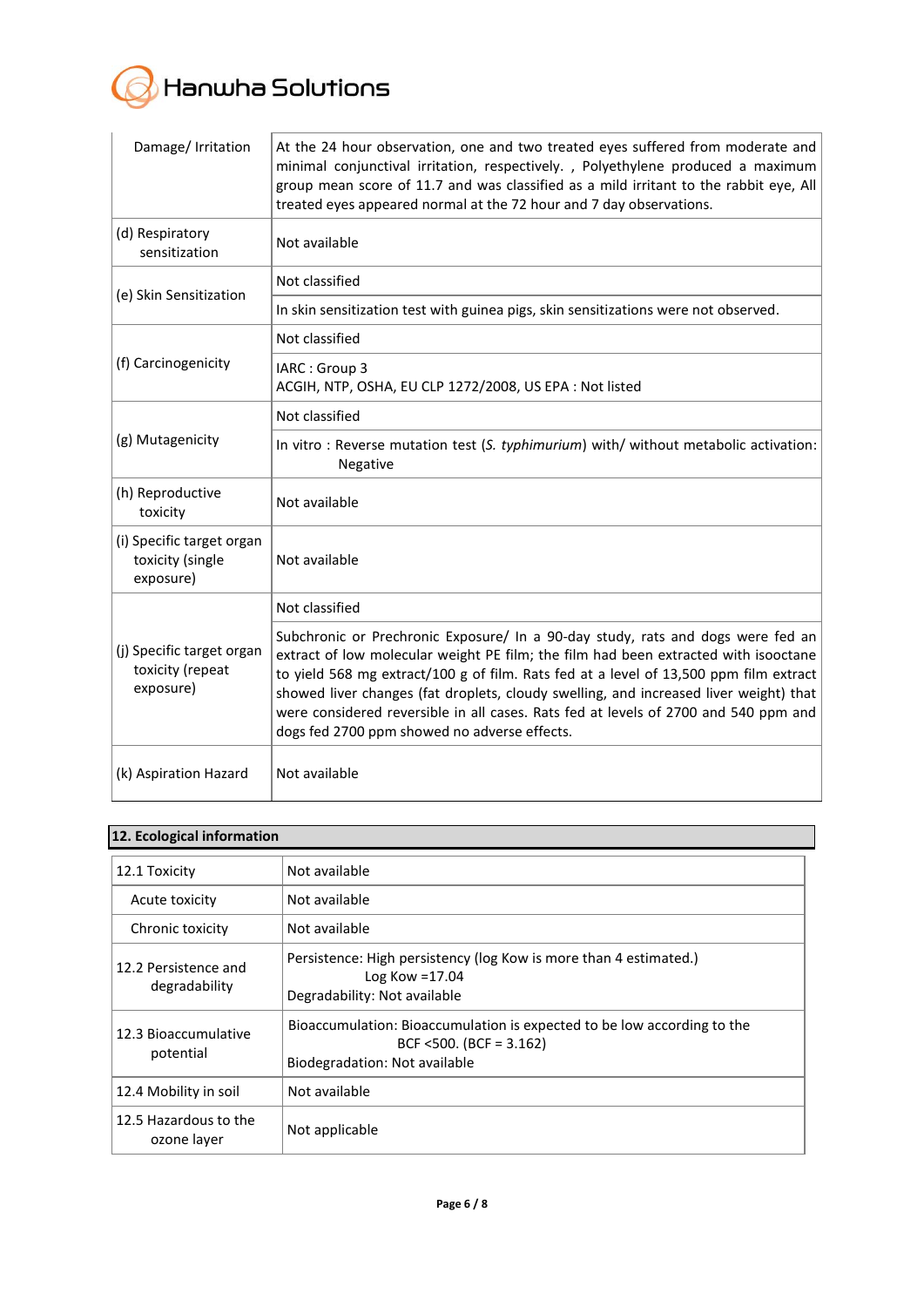

#### **13. Disposal considerations**

#### **13.1 Disposal method**

- Waste must be disposed of in accordance with federal, state and local environmental control regulations.

- Whatever cannot be saved for recovery or recycling should be handled as hazardous waste and sent to a RCRA approved waste facility. Processing, use or contamination of this product may change the waste management options. State and local disposal regulations may differ from federal disposal regulations.

- Dispose of container and unused contents in accordance with federal, state and local requirements.

#### **13.2 Disposal precaution**

Consider the required attentions in accordance with waste treatment management regulation. Do not dump this product into any sewers, on the ground, or into any body of water. Dispose of in accordance with all applicable federal, state, and local regulations.

#### **14. Transport information**

- 14.1 UN No.: Not applicable
- **14.2 UN Proper shipping name:** Not applicable
- **14.3 Transport Hazard classes:** Not applicable
- **14.4 Packing group:** Not applicable
- **14.5 Environmental hazards:** Not applicable
- **14.6 Transport in bulk (according to Annex II of MARPOL 73/78 and the IBC Code) :** Not established
- **14.7 Special precautions for user**
	- **in case of fire:** Not applicable
	- **in case of leakage:** Not applicable

#### **15. Regulatory information**

## **15.1 Safety, health and environmental regulation/legislation specific for the substance or mixture**

#### **USA Regulatory Information**

**TSCA (Toxic Substances Control Act)**: Section8 (b) inventory(Present) [XU]

**Proposition 65**: Not regulated

**OSHA Regulation:** Not regulated

**CERCLA Regulation:** Not regulated

- **SARA 302 Regulation:** Not regulated
- **SARA 304 Regulation:** Not regulated
- **SARA 313 Regulation:** Not regulated

#### **Foreign Regulatory Information**

**Substance of Rotterdam] Protocol:** Not regulated

- **Substance of Stockholm Protocol:** Not regulated
- **Substance of Montreal Protocol:** Not regulated

## **Foreign Inventory Status**

- Korea management information: Existing Chemical Substance (KE-28877)

- Japan management information: Existing and New Chemical Substances (ENCS): Present ((6)-1))